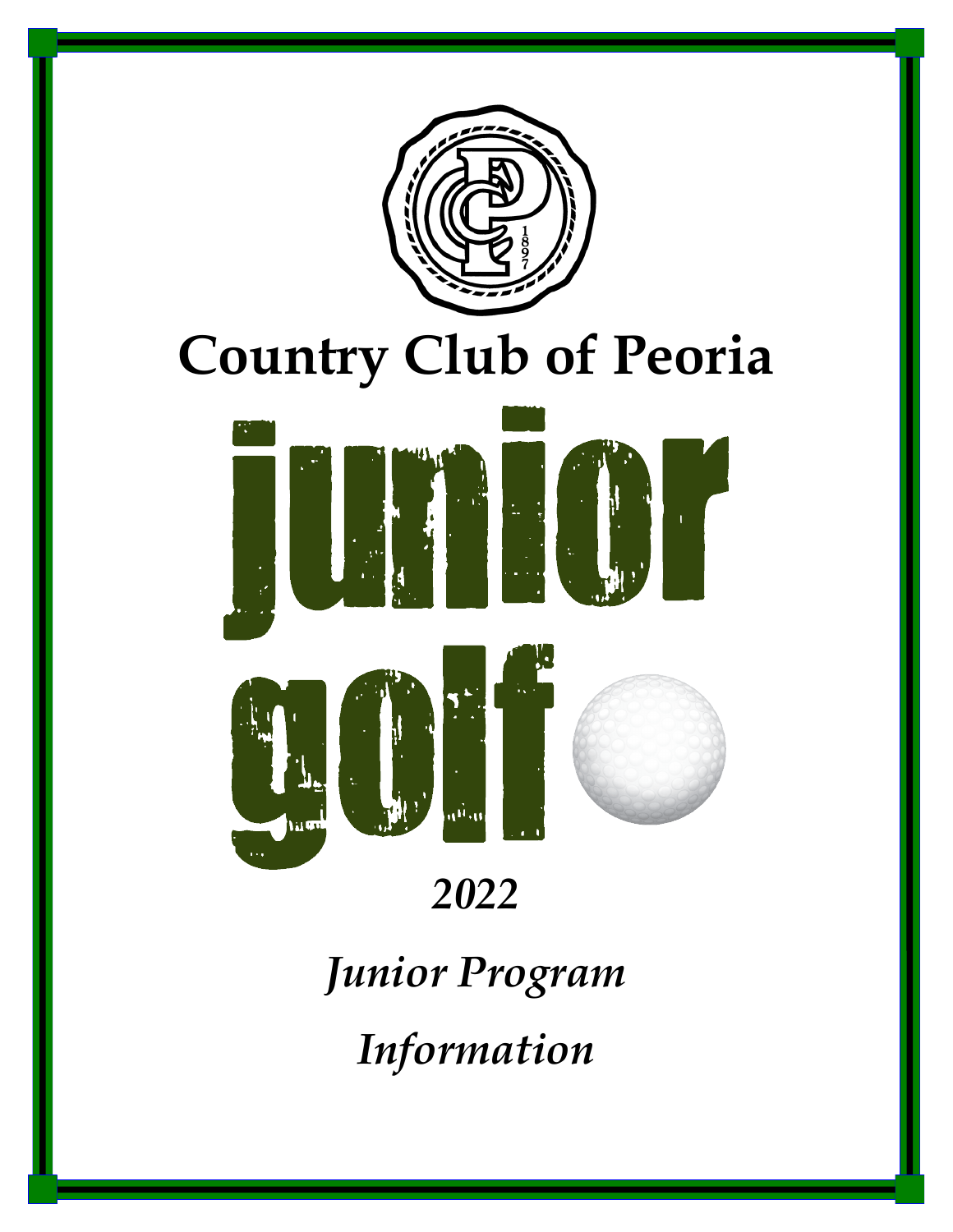April 3, 2022

Dear Parents,

The Country Club of Peoria Professional Staff would like to thank you for allowing your children to participate in our Junior Program. As you know, the juniors of today will be the members of tomorrow. It is important for young players to begin their golfing careers with good, sound instruction and solid equipment. Please see a member of the Professional Staff for all of your junior's equipment fitting needs.

We look forward to an exciting fun-filled Junior Golf Season!

Yours truly, Scott Brownfield, PGA Head Golf Professional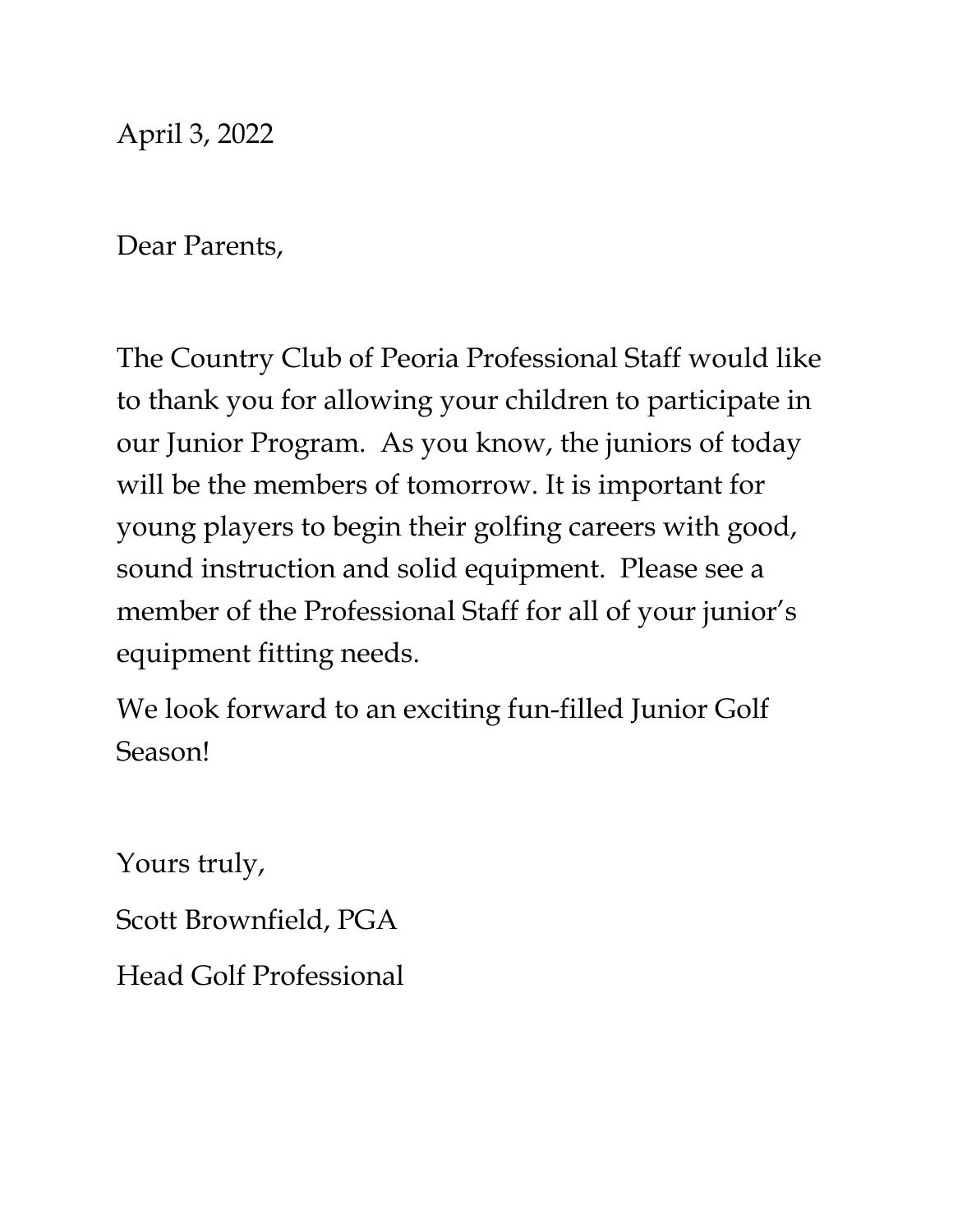### **2022 JUNIOR SCHEDULE**

- April 3 Junior Sports Sign Up
- May 11 Junior School I

May 13 Junior School I

- May 14 Pro/Junior Scramble
- June 2 Thursday Juniors
- June 2 Junior School II
- June 3 Junior School II
- June 4 Pro/Junior Scramble
- June 9 Thursday Juniors
- **June 16 Thursday Juniors**
- June 23 No Thursday Juniors
- June 30 Thursday Juniors
- June 30 Junior Horse Race
- July 6 Junior School III
- July 7 Junior School III
- July 7 Thursday Juniors
- July 8 Pro/Junior
- July 14 No Thursday Juniors

# July 21 **Junior Club Championship** July 28 Prep Tour Event; No Thursday **Juniors** August 4 Thursday Juniors (Rain Date For Junior Club Championship)

#### **Family Saturdays:**

**Family Saturdays** - After 2:00 every Saturday, bring the whole family out and play an unlimited amount of holes for just a \$40 cart fee. There isn't a better way to spend a Saturday afternoon!

#### **Thursday Juniors**:

A normal Thursday Morning begins with the Juniors arriving at their assigned times for a clinic and golf.

#### **Pro/High School Juniors:**

High School Age Juniors are invited to come play with the members of the Professional Staff.

Tuesdays— 4:00 p.m. Tee Times.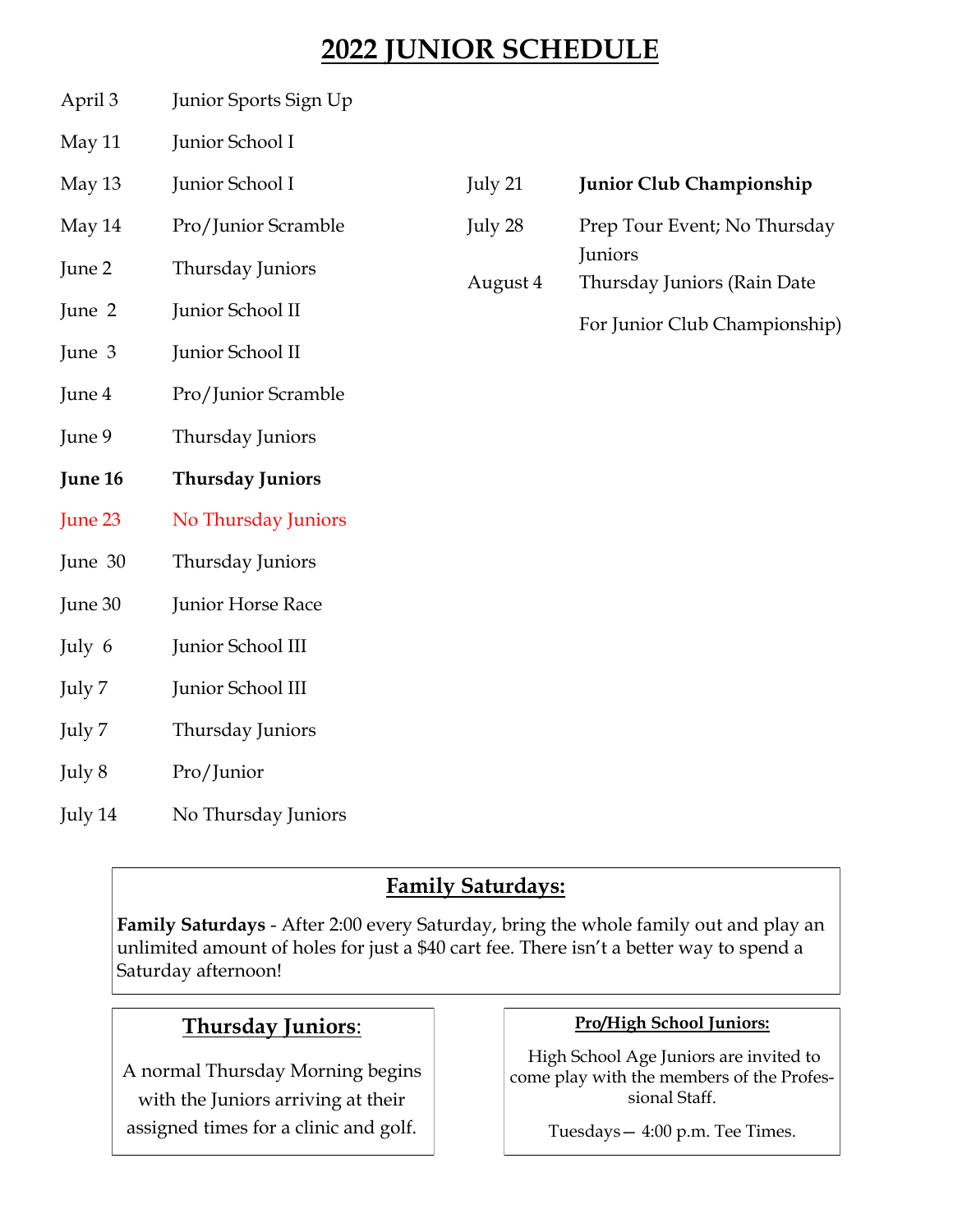# **JUNIOR GOLF TIME SCHEDULE**

Times for Thursday Junior Golf Lessons and Play are as follows:

| 18-Holers               | Lesson        | <b>Play</b> |
|-------------------------|---------------|-------------|
| <b>Boys &amp; Girls</b> | 8:00 AM       | 8:15 AM     |
| 9-Holers                | <b>Lesson</b> | <b>Play</b> |
| <b>Boys &amp; Girls</b> | 8:00 AM       | 8:30 AM     |
| 4-Holers                | <b>Lesson</b> | <b>Play</b> |
| Girls                   | 8:30 AM       | 9:00 AM     |
| <b>Boys</b>             | 9:00 AM       | 9:30 AM     |
| 3-Holers                | Lesson        | <u>Play</u> |
| <b>Boys &amp; Girls</b> | 9:30 AM       | 10:00 AM    |

The above times are approximant times, all juniors must be preregistered by Wednesday at 10:00am. Clinic times will be emailed out Wednesday afternoon.

If you are unsure of which group your child should play in, please speak with a member of the Professional Staff to find the best fit for your child.

\*\*Reminder 3 and 4 Holers must have a walker to chaperon.\*\*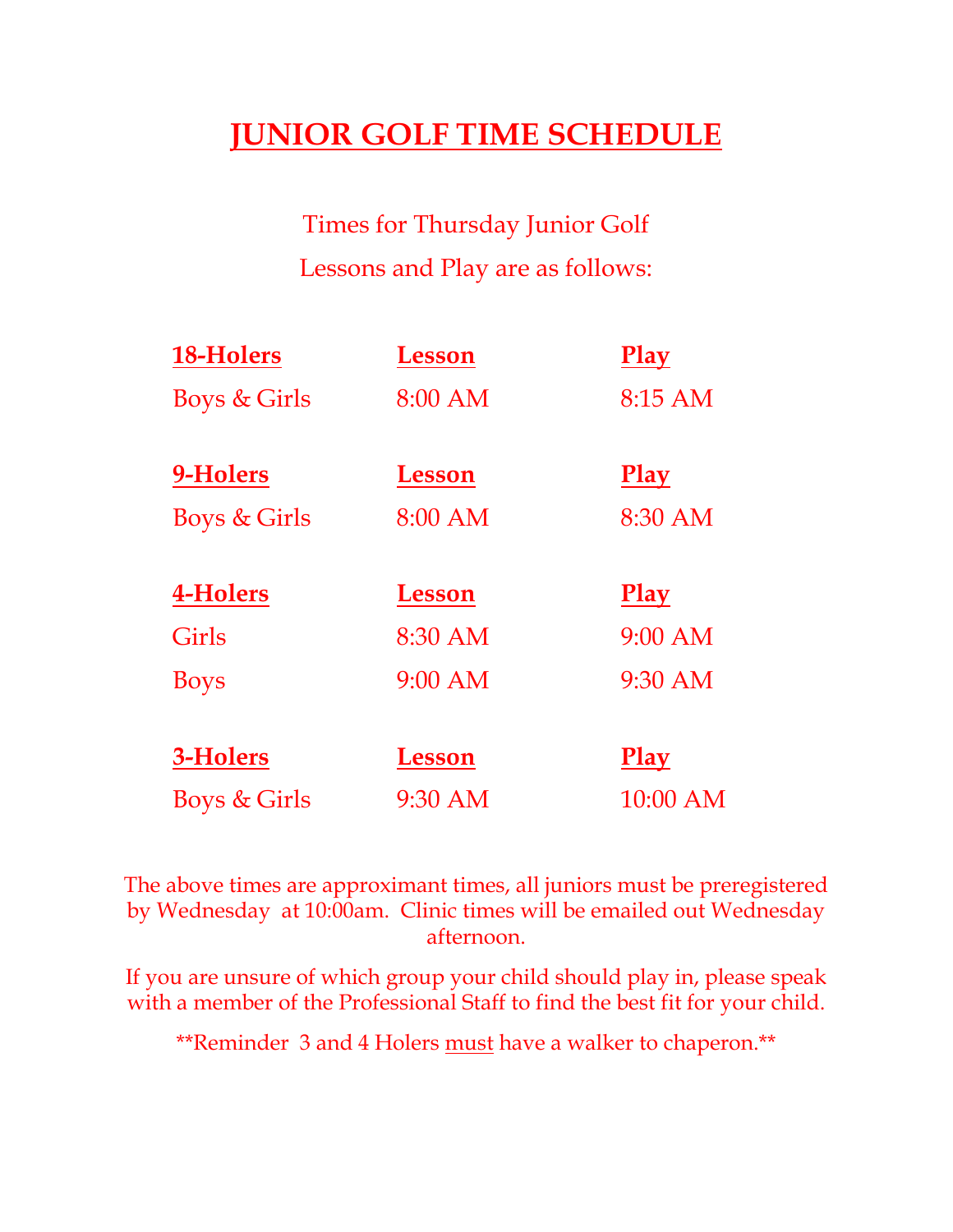### **JUNIOR SCHOOLS**

#### **JUNIOR SCHOOL I**

WHEN: May 11 & 13 AGES: 7-16 TIME: 4:00 PM – 6:00 PM COST: \$30.00/per school AGENDA: Basic Fundamentals of Short Game

#### **Pro/Junior Scramble & Cookout**

Saturday, May 14

*2:00 Tee Times*

*\*Must be a participant in School I to participate.*

#### **JUNIOR SCHOOL II**

WHEN: June  $2 \& 3$ AGES: 7-16 TIME: 1:00 PM – 3:00 PM

COST: \$30.00/per School

AGENDA: Full Swing

#### **Pro/Junior Scramble & Cookout**

Saturday, June 4

2:00 Tee Times

*\*Must be a participant in School II to participate.*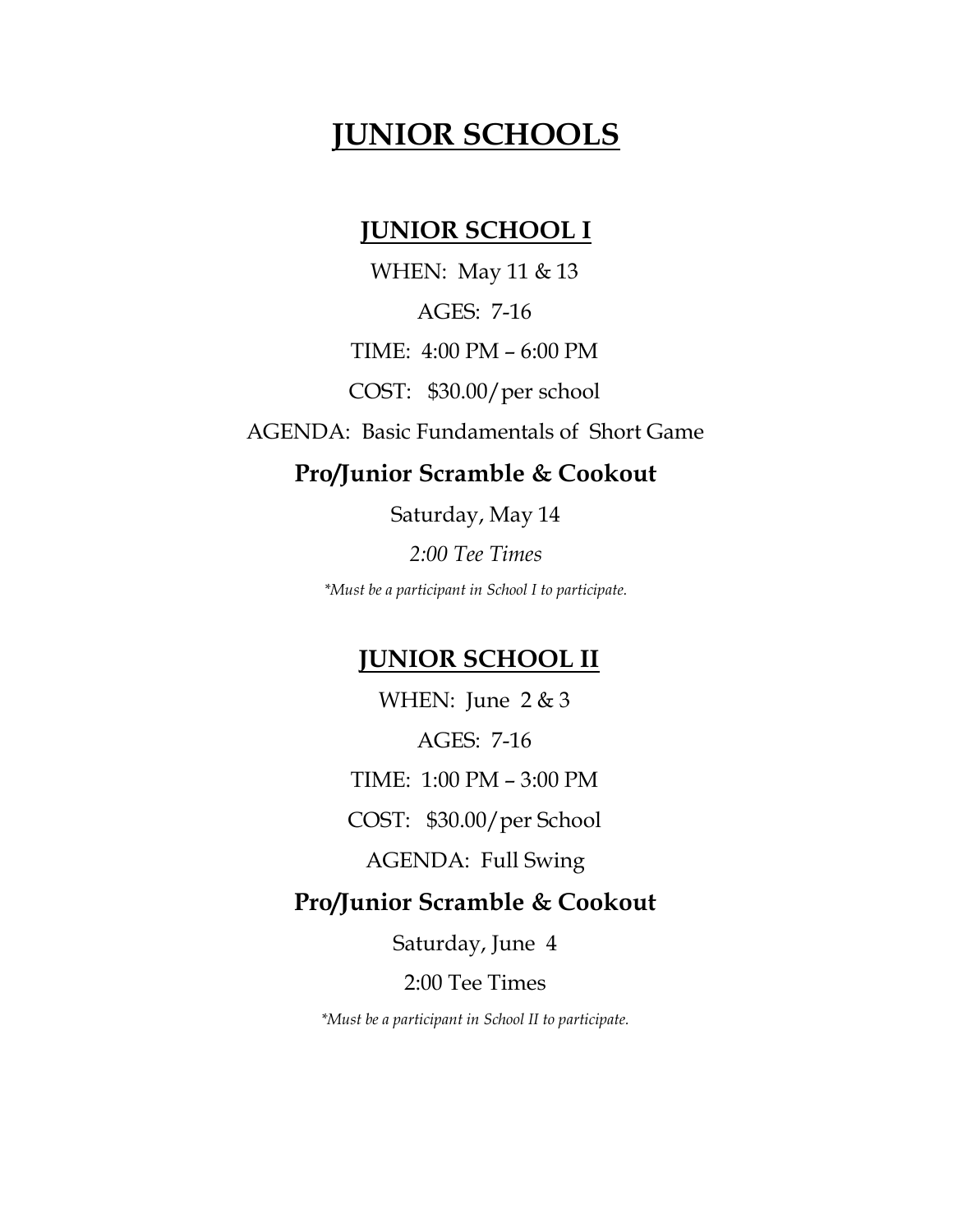### **JUNIOR SCHOOLS Continued**

#### **JUNIOR SCHOOL III**

WHEN: July 6 & 7 AGES: 7-16 TIME: 1:00 PM – 3:00 PM COST: \$30.00/per school AGENDA: Course Management/Etiquette

#### **Pro/Junior Scramble & Cookout**

#### FRIDAY, July 8

#### *2:00 Tee Times*

*\*Must be a participant in School III to participate.*

### **Other Dates of Interest**

July 21—Jr. Club Championship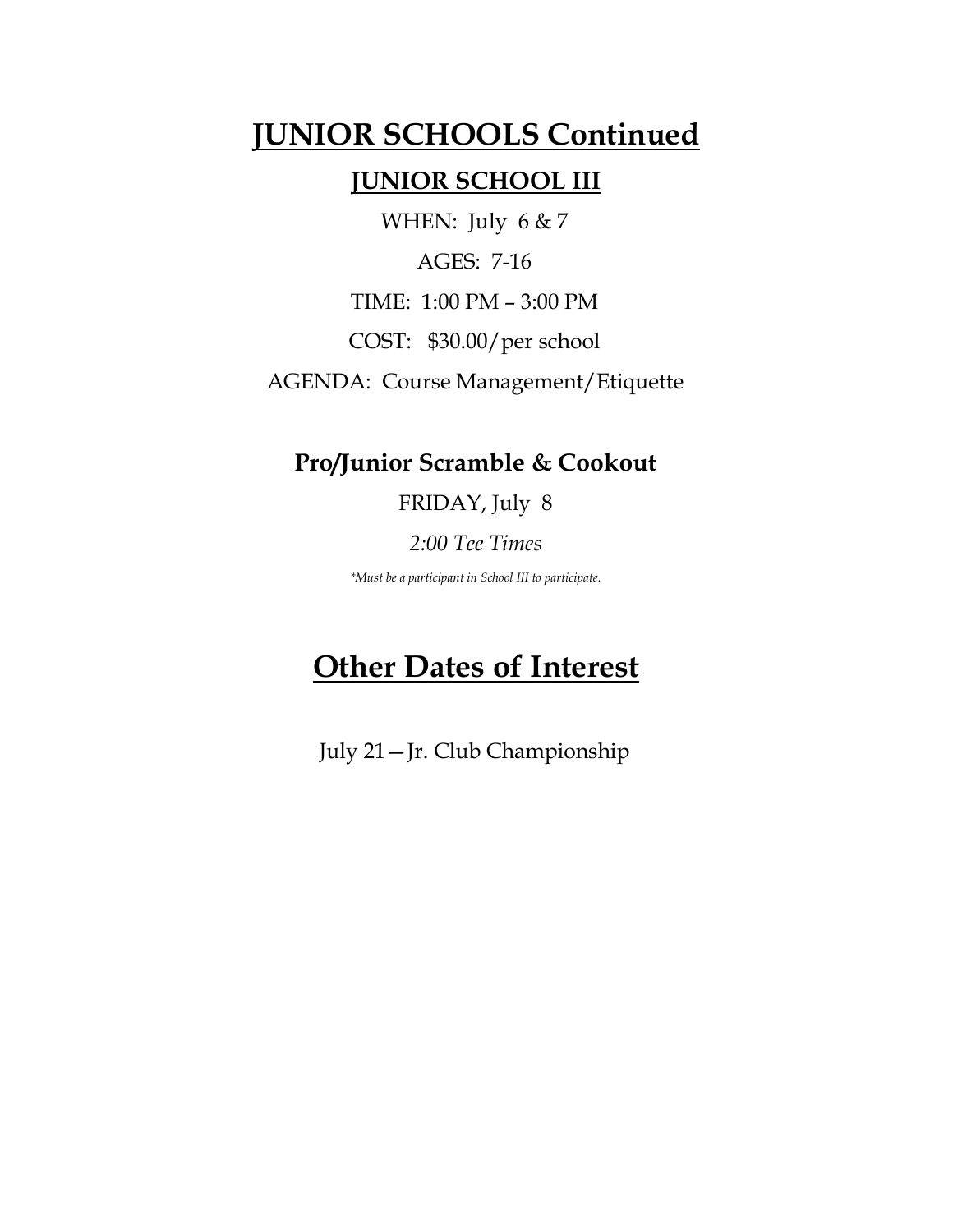## **JUNIOR COURSE ETIQUETTE**

Each junior golfer is responsible for the care of the course at all times. This includes:

- Replace all divots
- Rake all bunkers
- Repair ball marks on Greens
	- Place trash in containers
- Pick up broken & used tees from tee boxes
- Do not hit ball with lofted clubs from the greens No running or dragging feet on greens
- 1. Consideration for others and good behavior on the course will be stressed. Repeated misconduct will not be tolerated. Examples of such are: foul language, throwing clubs or pounding clubs into the turf, rudeness to others or endangering other players by hitting into a group ahead.
- 2. Cheating is an unattractive trait in any situation on the golf course. Please count all strokes including whiffs.

### **General Rules**

- Junior Golfers must be <u>seven</u> years of age by June 1st.
- Due to safety reasons, Junior Golf is for participants only.
	- A walker must accompany all 3 & 4 Hole groups.
		- No carts will be available on Junior Golf Days.
			- Divisions and Tees are listed below:
			- 18B Gold Tees 18G Green Tees
		- 9B Blue Tees 9G Green Tees
		- 4 Family Tees
		- 3 CCP Tees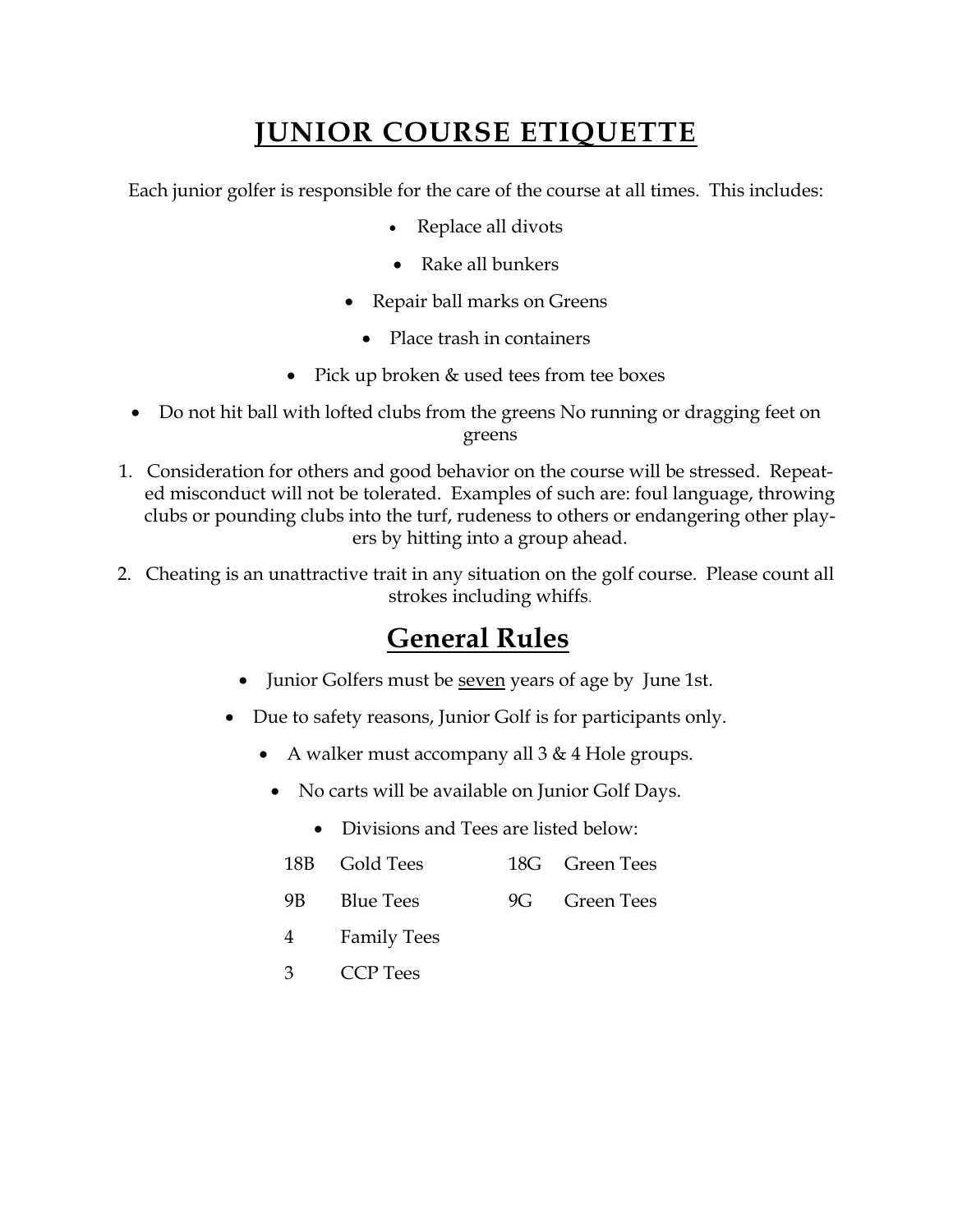# **Dress Code**

Country Club of Peoria golf course dress code applies to juniors as well as the adults and walkers accompanying the juniors. The following shall be considered appropriate attire:

- Spikeless golf shoes or flat-soled tennis shoes.
	- Collars and sleeves are desired.
- Girls are permitted to wear sleeveless tops; but no tank tops please.
	- Shorts should be mid-length.
	- Cutoffs, soccer shorts, short-shorts, or cycling stretch type shorts are not allowed.

### **BLUE JEANS ARE NOT PERMITTED AT ANY TIME.**

# **Junior Golf Times**

Juniors are not permitted to play:

- Tuesdays before 11:00 a.m.
- Saturdays before 11:00 a.m.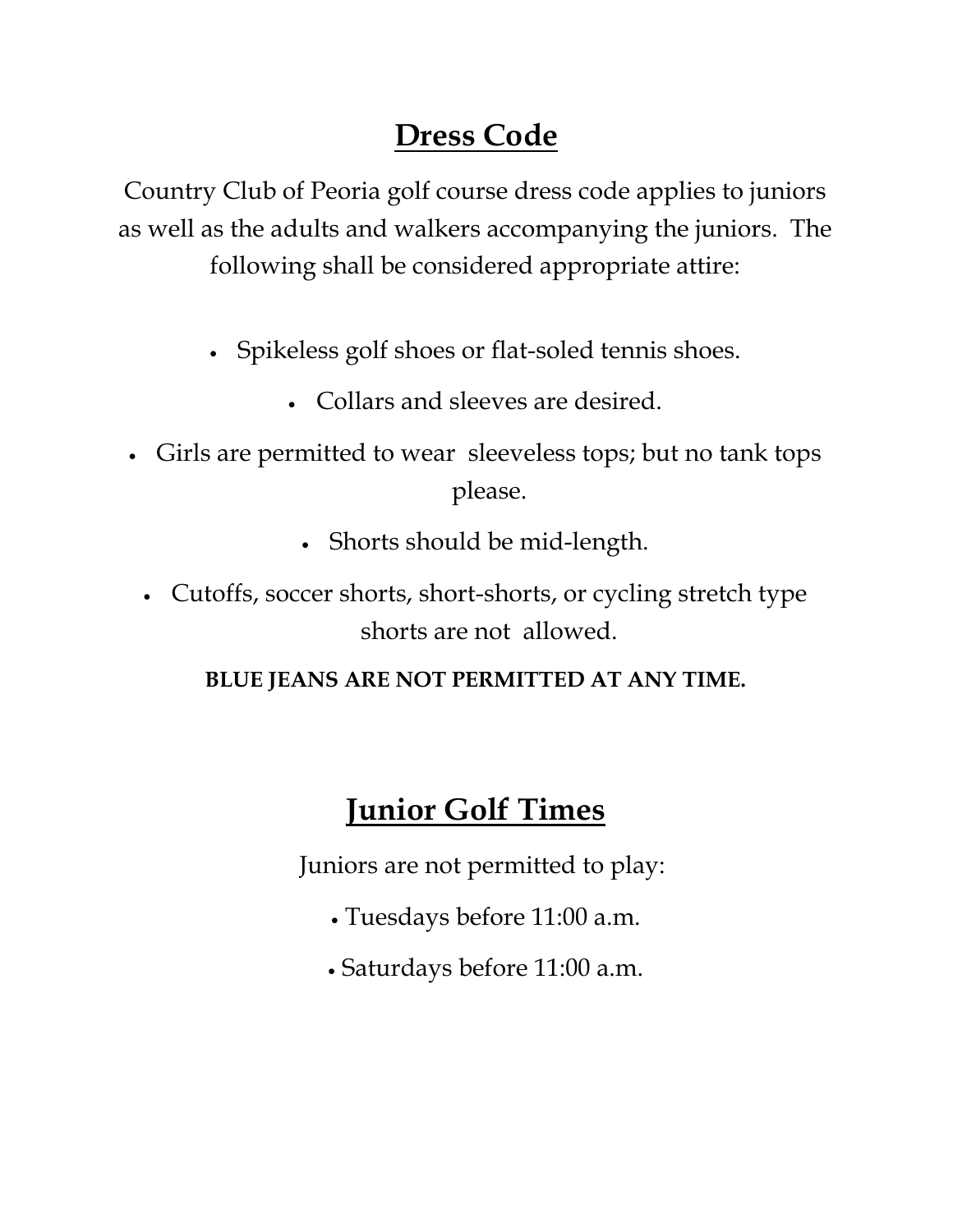

Once again, the Country Club of Peoria will be having a team that will be competing against other local Clubs in this fun & exciting environment for junior golfers.

PGA Junior League Golf (PGA JLG) is designed to better socialize the game for boys and girls, ages 13 and under. PGA JLG features team vs. team competitions in structured leagues that provide a popular, less stressful scramble format as opposed to stroke-play competition. This is a great way to get kids involved in the game!

### The cost is \$225/Player

This includes a jersey and matches that we currently have set with Mt. Hawley, Pekin CC and Arrowhead CC.

Additionally, for the members of the junior league team we will be offering Junior Schools I, II & III free of charge. The season runs from May 18 - July 27

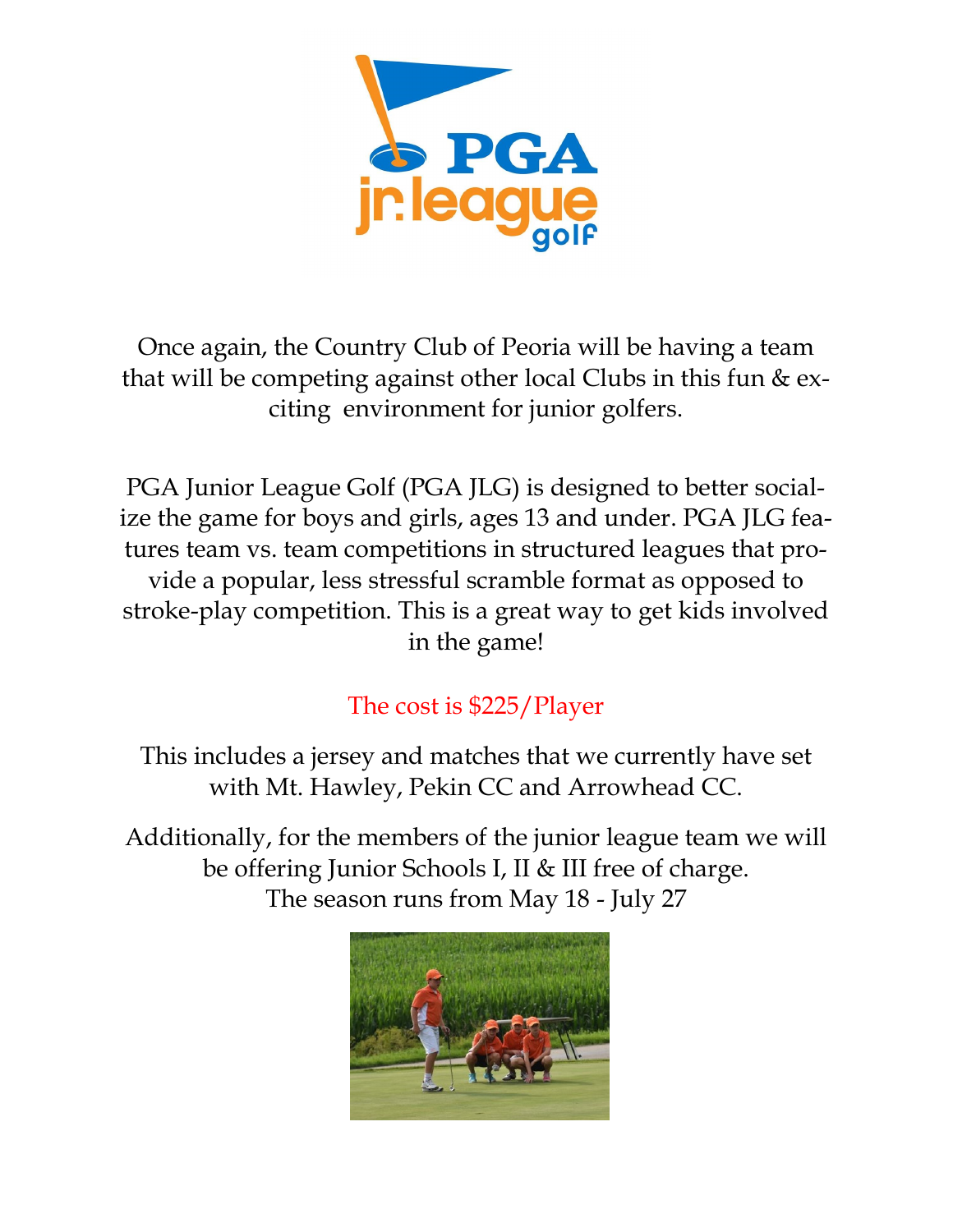# **2022 PGA Junior League Golf Schedule**

# **Wednesday, May 18th**

| CCP vs Mt. Hawley CC 4:30       |           | Home        |  |  |
|---------------------------------|-----------|-------------|--|--|
| <u>Wednesday, May 25th</u>      |           |             |  |  |
| $CCP @ MT.$ Hawley $CC \t 4:30$ |           | Away        |  |  |
| <u>Wednesday, June 1st</u>      |           |             |  |  |
| CCP @ Mt. Hawley CC             | 4:30 Away |             |  |  |
| <b>Wednesday, June 9th</b>      |           |             |  |  |
| CCP vs. Pekin CC                | 4:30      | Home        |  |  |
| <u>Wednesday, June 15th</u>     |           |             |  |  |
| CCP @ Pekin CC                  |           | $4:30$ Away |  |  |
| <b>Wednesday, June 29th</b>     |           |             |  |  |
| CCP vs. Arrowhead CC 4:30       |           | Home        |  |  |
| Tuesday, July 12th              |           |             |  |  |
| CCP @ Arrowhead CC 4:30         |           | Away        |  |  |
| <u>Wednesday, July 27th</u>     |           |             |  |  |
| PGA JUNIOR LEAGUE CHAMPIONSHIP  |           |             |  |  |
| @ Pekin CC 4:30                 |           |             |  |  |